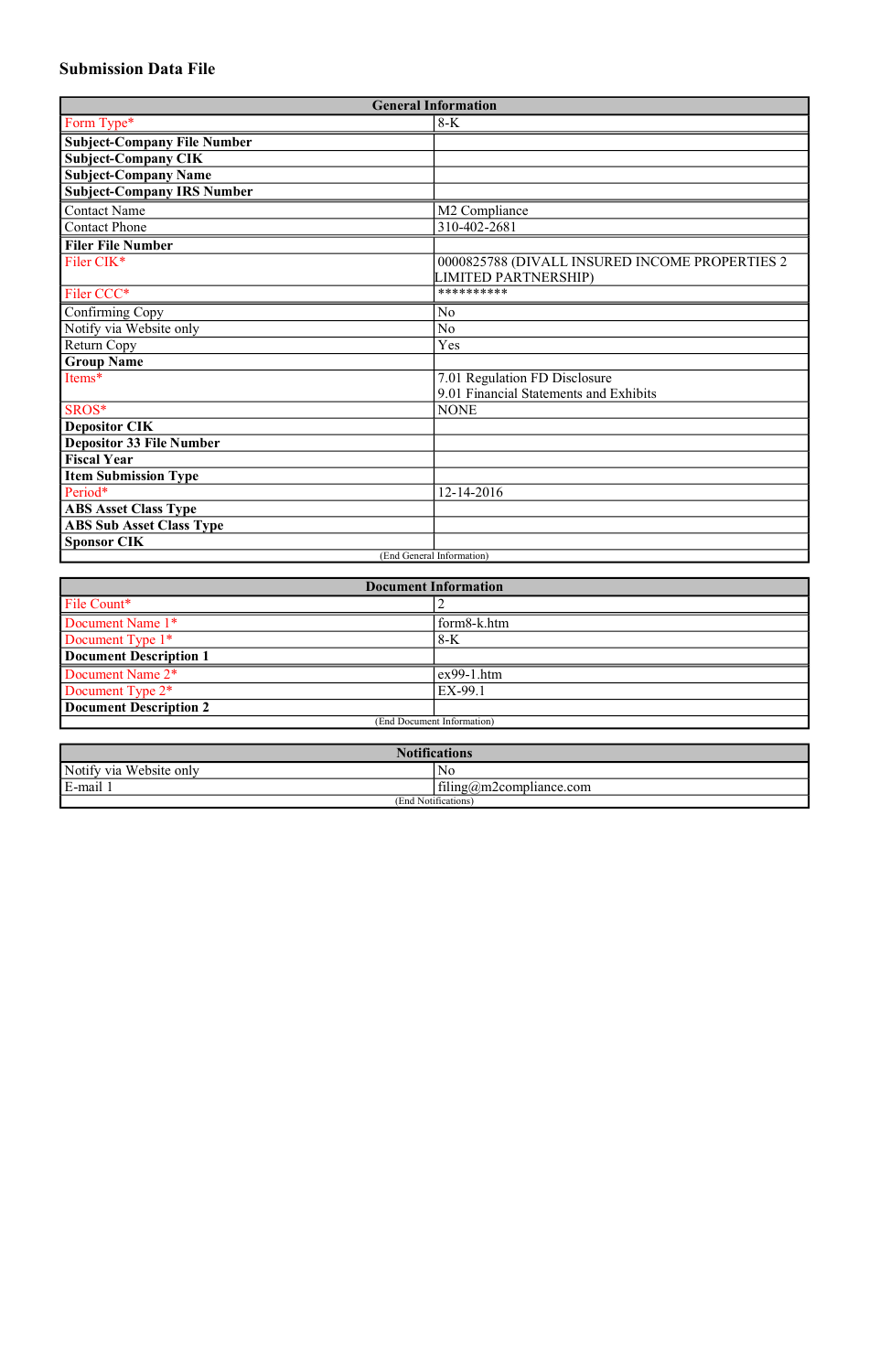# **UNITED STATES SECURITIES AND EXCHANGE COMMISSION**

**Washington, D.C. 20549**

# **FORM 8-K**

## **CURRENT REPORT**

**Pursuant to Section 13 or 15(d) of The Securities Exchange Act of 1934**

**Date of Report (Date of earliest event reported)**: December 14, 2016

# **DIVALL INSURED INCOME PROPERTIES 2, L.P.**

(Exact name of registrant as specified in its charter)

**Wisconsin 000-17686 39-1606834** (State or Other Jurisdiction of Incorporation)

(Commission File Number)

(IRS Employer Identification Number)

**1100 Main Street, Suite 1830 Kansas City, MO 64105** (Address of principal executive offices) **816-421-7774**

(Registrant's telephone number, including area code)

**Not Applicable**

(Former name or former address, if changed since last report.)

Check the appropriate box below if the Form 8-K filing is intended to simultaneously satisfy the filing obligation of the registrant under any of the following provisions:

[ ] Written communications pursuant to Rule 425 under the Securities Act (17 CFR 230.425)

[ ] Soliciting material pursuant to Rule 14a-12 under the Exchange Act (17 CFR 240.14a-12)

[ ] Pre-commencement communications pursuant to Rule 14d-2(b) under the Exchange Act (17 CFR 240.14d-2(b))

[ ] Pre-commencement communications pursuant to Rule 13e-4(c) under the Exchange Act (17 CFR 240.13e-4(c))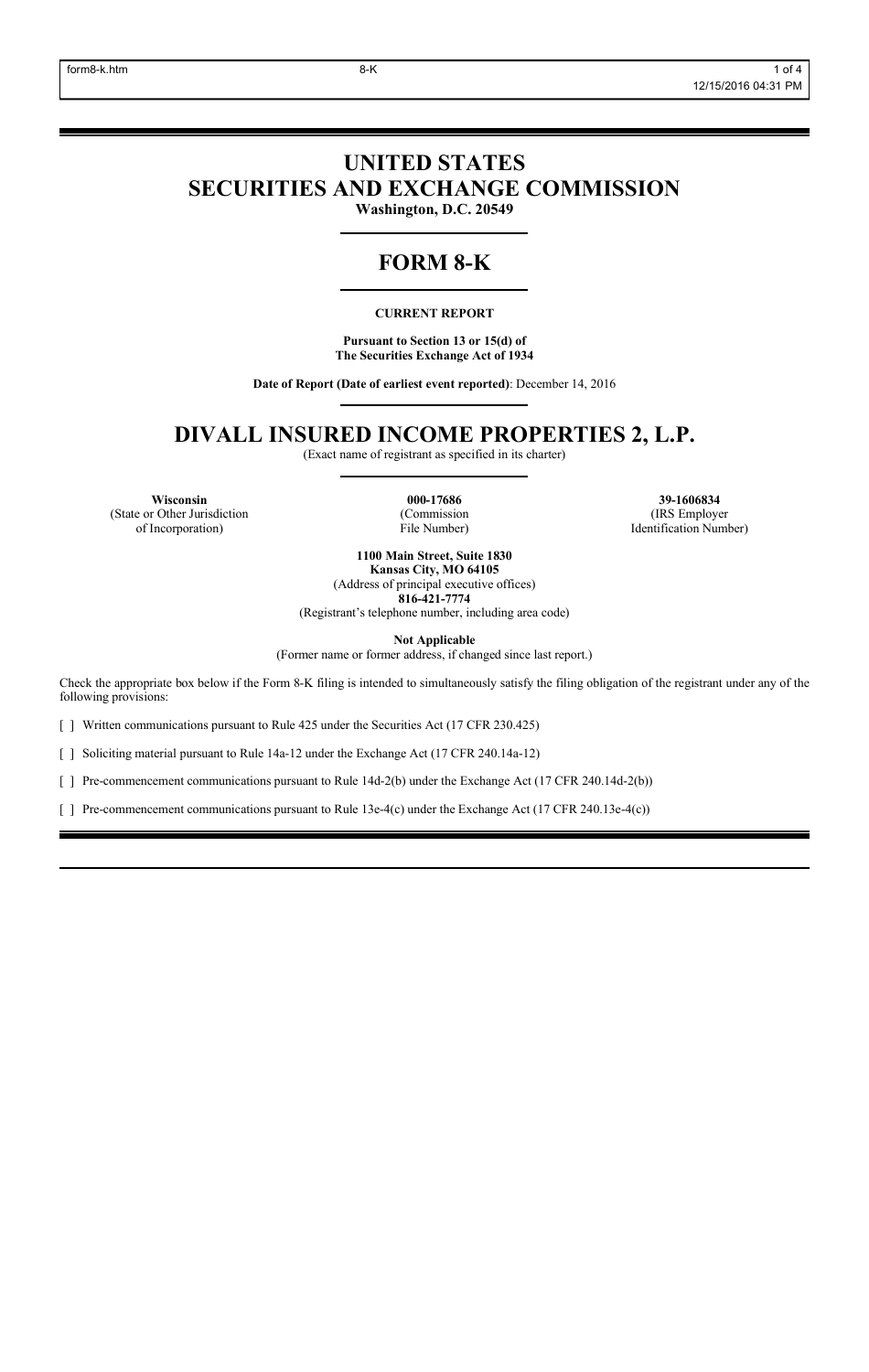## **Item 7.01. Regulation FD Disclosure**

The information being furnished pursuant to this Item 7.01 in this Current Report on Form 8-K and the information contained in Exhibit 99.1 shall not be deemed "filed" for purposes of Section 18 of the Securities Exchange Act of 1934, as amended (the "Exchange Act") or otherwise subject to the liabilities of that section. Such information may only be incorporated by reference in another filing under the Exchange Act or the Securities Act of 1933, as amended (the "Securities Act"), if such subsequent filing specifically references this Current Report on Form 8-K. In addition, the furnishing of information in this Current Report on Form 8-K is not intended to, and does not, constitute a determination or admission by the Partnership that the information is material or complete.

On December 14, 2016, DiVall Insured Income Properties 2, L.P. (the "Partnership") received notice of an unsolicited mini-tender offer from Peachtree Partners ("Peachtree") to purchase units of the Partnership (the "Units") from limited partners of the Partnership (the "Limited Partners") at a price of \$340.00 per Unit, less transfer fees of \$100 per investor and less any distributions paid after November 25, 2016. The Partnership expresses no opinion and is remaining neutral towards Peachtree's tender offer. The Partnership has drafted a letter to the Limited Partners dated December 15, 2016 providing further information regarding the tender offer by Peachtree.

A copy of the letter to the Limited Partners dated December 15, 2016 is attached to this Current Report on Form 8-K as Exhibit 99.1, which is incorporated herein by this reference.

A copy of the letter to the Limited Partners is also posted on the Partnership's website, which can be accessed at http://www.divallproperties.com/newsletter.php.

## **Item 9.01 Financial Statements and Exhibits**

## (d) **Exhibits**

99.1 Letter to Limited Partners.

## **Forward-Looking Statements**

This Current Report on Form 8-K and the information contained in Exhibit 99.1 incorporated herein may contain forward-looking statements within the meaning of Section 27A of the Securities Act and Section 21E of the Exchange Act. Such forward-looking statements include statements describing the objectives, projections, estimates or future predictions of the Partnership's operations. These statements may be identified by the use of forward-looking terminology such as "anticipates," "believes," "could," "estimate," "expect," "will," or other variations on these terms. The Partnership cautions that by their nature forward-looking statements involve risk or uncertainty and that actual results may differ materially from those expressed in any forward-looking statements as a result of such risks and uncertainties, including but not limited to: changes in general economic conditions, changes in commercial real estate conditions and markets, inability of current tenants to meet financial obligations, inability to obtain new tenants upon the expiration of existing leases, and the potential need to fund tenant improvements or other capital expenditures out of operating cash flow.

All forward-looking statements contained in Exhibit 99.1 incorporated herein are expressly qualified in their entirety by this cautionary notice. The reader should not place undue reliance on such forward-looking statements, since the statements speak only as of the date that they are made and the Partnership has no obligation and does not undertake any obligation to publicly update, revise or correct any forward-looking statement for any reason.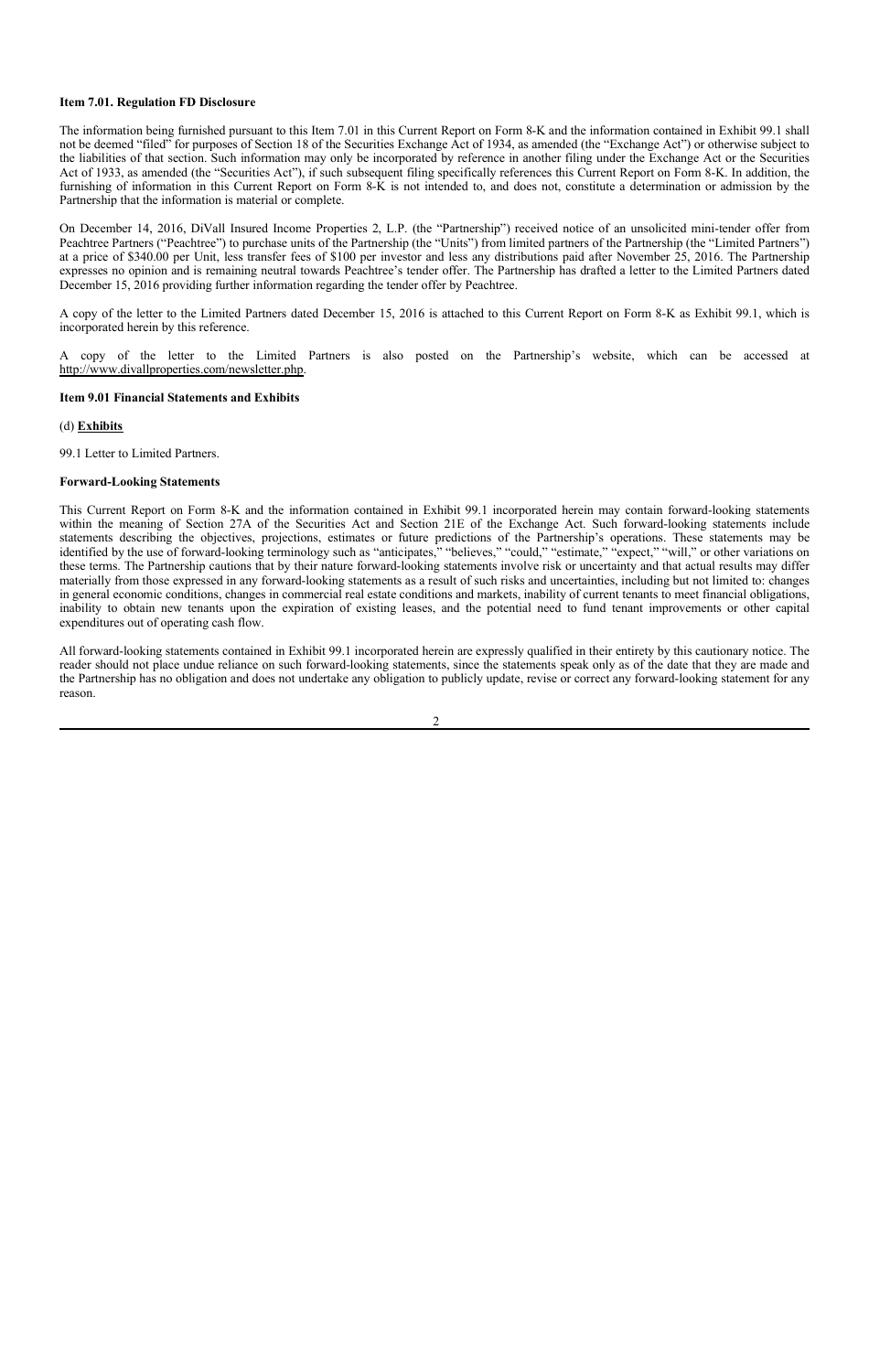## SIGNATURES

Pursuant to the requirements of the Securities Exchange Act of 1934, the registrant has duly caused this report to be signed on its behalf by the undersigned hereunto duly authorized.

|  |  |  | DiVall Insured Income Properties 2, L.P. |  |  |
|--|--|--|------------------------------------------|--|--|
|--|--|--|------------------------------------------|--|--|

By: The Provo Group, Inc., General Partner

Date: December 15, 2016 By: */s/ Bruce A. Provo* 

Bruce A. Provo, President, Chief Executive Officer and Chief Financial Officer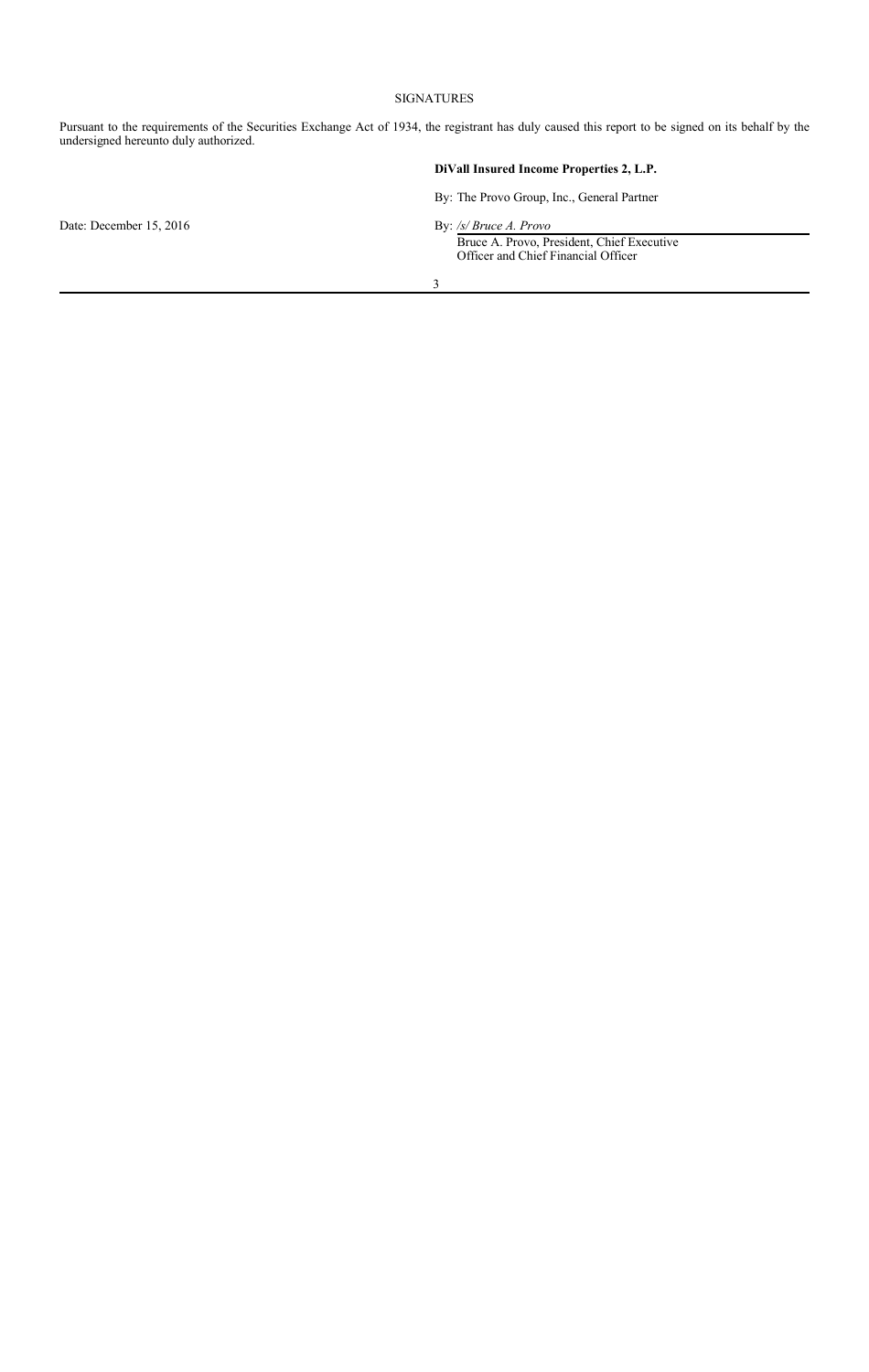## **Exhibit 99.1**

### December 15, 2016

## **RE: DiVall Insured Income Properties 2, L.P. Third Party Tender Offer**

#### Ladies and Gentlemen:

On or about November 25, 2016, Peachtree Partners and its affiliates (collectively, the "Bidder") distributed a Purchase Agreement to limited partners ("Limited Partners") of DiVall Insured Income Properties 2, L.P. (the "Partnership"), for the purpose of making a third-party tender offer for up to 4.9% of the outstanding limited partnership units of the Partnership, including those already owned by the Bidder ("Units"), at a purchase price equal to \$340 per Unit less transfer fees of \$100 per investor and less any distributions paid by the Partnership after November 25, 2016 (the "Offer"). A copy of the Offer was first delivered to the Partnership on December 14, 2016. Because the Offer seeks a maximum of 4.9% of the outstanding Units, the Bidder did not file a Schedule TO with the Securities and Exchange Commission ("SEC").

Pursuant to Rule 14e-2 under the Securities Exchange Act of 1934 (as amended, the "Exchange Act"), the Partnership is obligated to take a position with respect to the Offer. To that end, in accordance with Rule 14e-2(a)(2) under the Exchange Act, the Partnership expresses no opinion and is remaining neutral toward the Offer because the decision to accept the Offer is purely an economic decision that will depend on each Limited Partner's particular circumstance. Therefore, it would be inappropriate for the Partnership to substitute its judgment for that of the Limited Partners. However, the Partnership believes it is important that its Limited Partners understand the following information when considering selling Units to the Bidder or any other unsolicited offer.

### 1. Third-Party Sales:

The Partnership is not affiliated in any way with the Bidder and the money that may be tendered for Units tendered in the Offer will not come from, or through, the Partnership. Once the Partnership receives sufficient evidence of a sale from both the seller and buyer directing the Partnership to transfer the Units, the Units are transferred to the buyer upon the approval of the General Partner, The Provo Group, Inc. ("TPG"). The Partnership will not be responsible for making sure any seller is paid. However, under the IRS Safe Harbor rules, in one year TPG can only approve the transfers of Units sold up to 2% of the total number of Partnership Units outstanding (46,280.30). We have already approved transfers aggregating approximately 1.96% of the outstanding Units in 2016. Accordingly, the Partnership does not have the ability to approve the transfer of any additional Units until the year 2017, except for Units sold and transferred through a Qualified Matching Service (see item 4 below).

With any unsolicited offer, it is important to thoroughly evaluate the terms and conditions. The fine print may be difficult to understand. For example, one area that could lead to confusion is who is entitled to receive (or get credit for) any distributions that occur before the sale is completed and any Unit is transferred to the Bidder.

1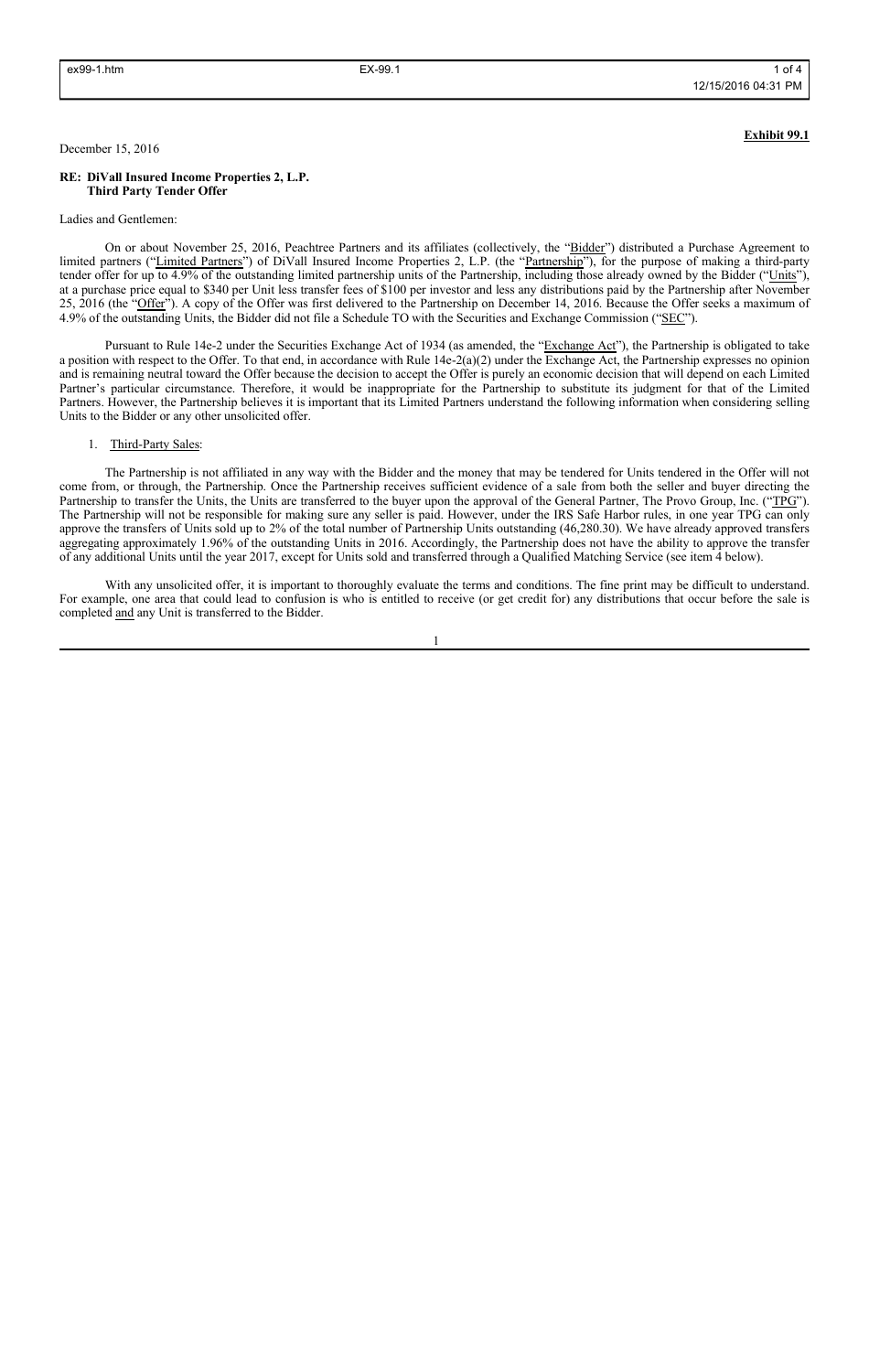The SEC has information for investors pertaining to mini-tender offers and has issued warnings about mini-tender offers. One SEC notice states: "Some bidders make mini-tender offers at below-market prices, hoping that they will catch investors off guard if the investors do not compare the offer price to the current market price." Information from the SEC on min-tender offers can be found at www.sec.gov/answers/miniten.htm and https://www.sec.gov/investor/pubs/minitend.htm.

## 2. Purchase Price of Offer:

The Offer is based on a purchase price equal to \$340 per Unit, less transfer fees of \$100 per investor. The Bidder's purchase price is also subject to downward adjustment in the event of any distributions paid by the Partnership after November 25, 2016. As we understand the Offer, distributions paid after November 25, 2016 will reduce the \$340 per Unit purchase price.

Comparative transfer price information is available upon request to our Investor Relations Department. The Partnership's records indicate that Units have recently traded in a range from \$320 to \$325 per Unit. The Partnership, however, makes no representation that these prices are fair or reasonable.

## 3. Current Cash Yield on Net Unit Value:

Since the partnership's initial capital raise of approximately \$46 million in the early 1990s, the partnership has distributed approximately \$75 million to investors, from both operations and strategic sales. The General Partner anticipates (but does not guarantee) that the portfolio of Properties will continue to generate net distributable income in line with historical performance for at least the next five (5) years. We expect cash distributions of \$21.40 per unit in 2016 or a 6.3% cash yield on the internal December 31, 2015 Net Unit Value \$340 per unit.

Since the Partnership's assets are depreciable real property, some of the distributable net income may be tax sheltered, leading to a slightly higher "after tax" rate of return.

In today's generally low interest rate environment, these returns compare favorably to alternative investments of similar risk profiles into which Limited Partners could re-invest their after-tax sale proceeds.

## 4. Qualified Matching Service:

The Partnership has instituted a "Qualified Matching Service" as defined in Section 1.7704-1(g) of the Treasury Regulations promulgated under Section 7704 of the Internal Revenue Code of 1986, which facilitates the transfer of up to 10% of the total interest in the Partnership's capital or profits provided certain requirements are met. This Qualified Matching Service provides for some liquidity, outside of a tender offer scenario, through which Units may be bought and sold.

 $\mathfrak{D}$